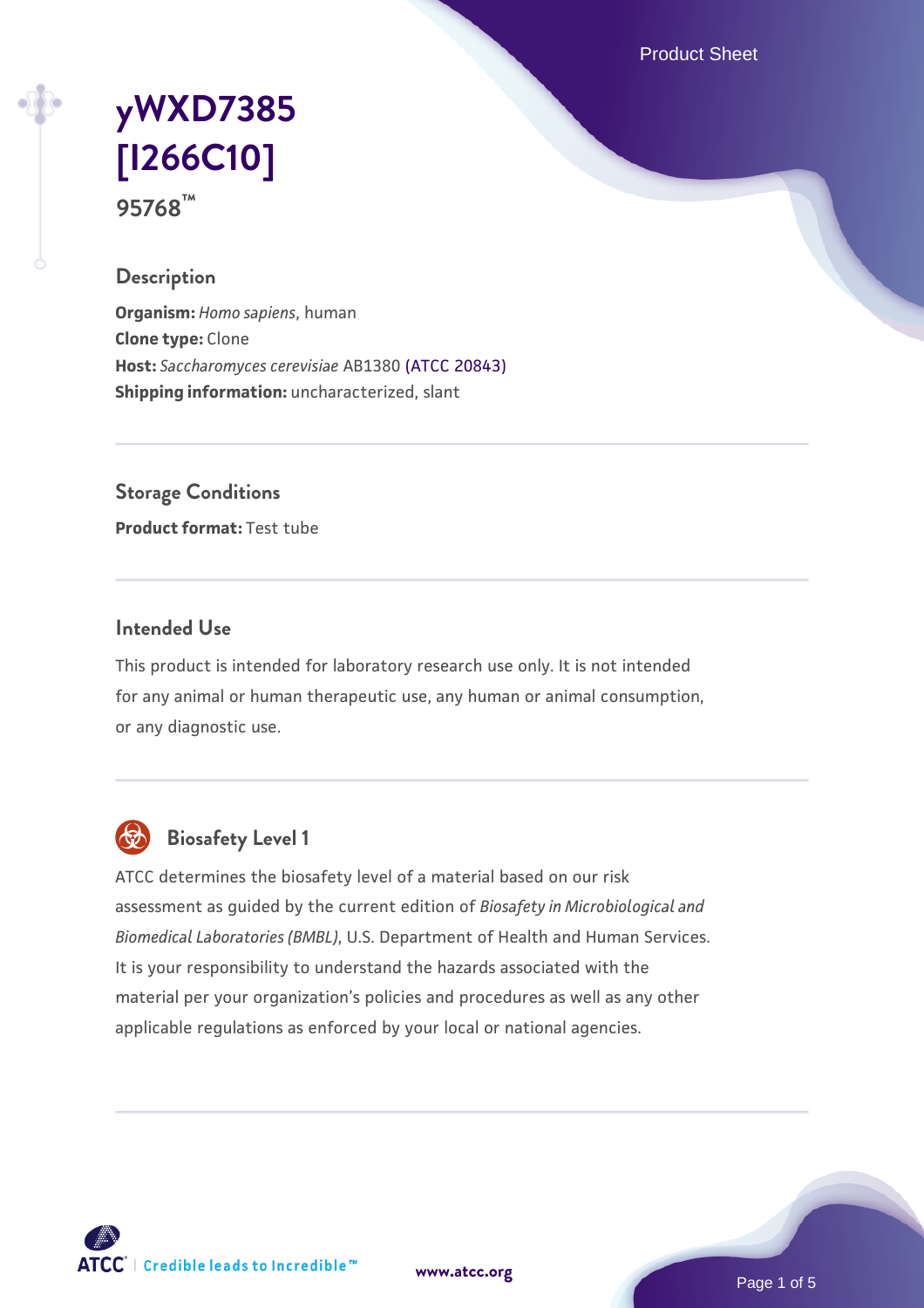**95768**

## **Certificate of Analysis**

For batch-specific test results, refer to the applicable certificate of analysis that can be found at www.atcc.org.

## **Insert Information**

**Type of DNA:** genomic **Genome:** Homo sapiens **Chromosome:** X **Gene name:** DNA Segment **Gene product:** DNA Segment **Contains complete coding sequence:** Unknown

## **Vector Information**

**Type of vector:** YAC **Markers:** SUP4; URA3; TRP1

## **Growth Conditions**

**Medium:**  [ATCC Medium 1245: YEPD](https://www.atcc.org/-/media/product-assets/documents/microbial-media-formulations/1/2/4/5/atcc-medium-1245.pdf?rev=705ca55d1b6f490a808a965d5c072196) **Temperature:** 30°C

## **Notes**

More information may be available from ATCC (http://www.atcc.org or 703- 365-2620).

## **Material Citation**

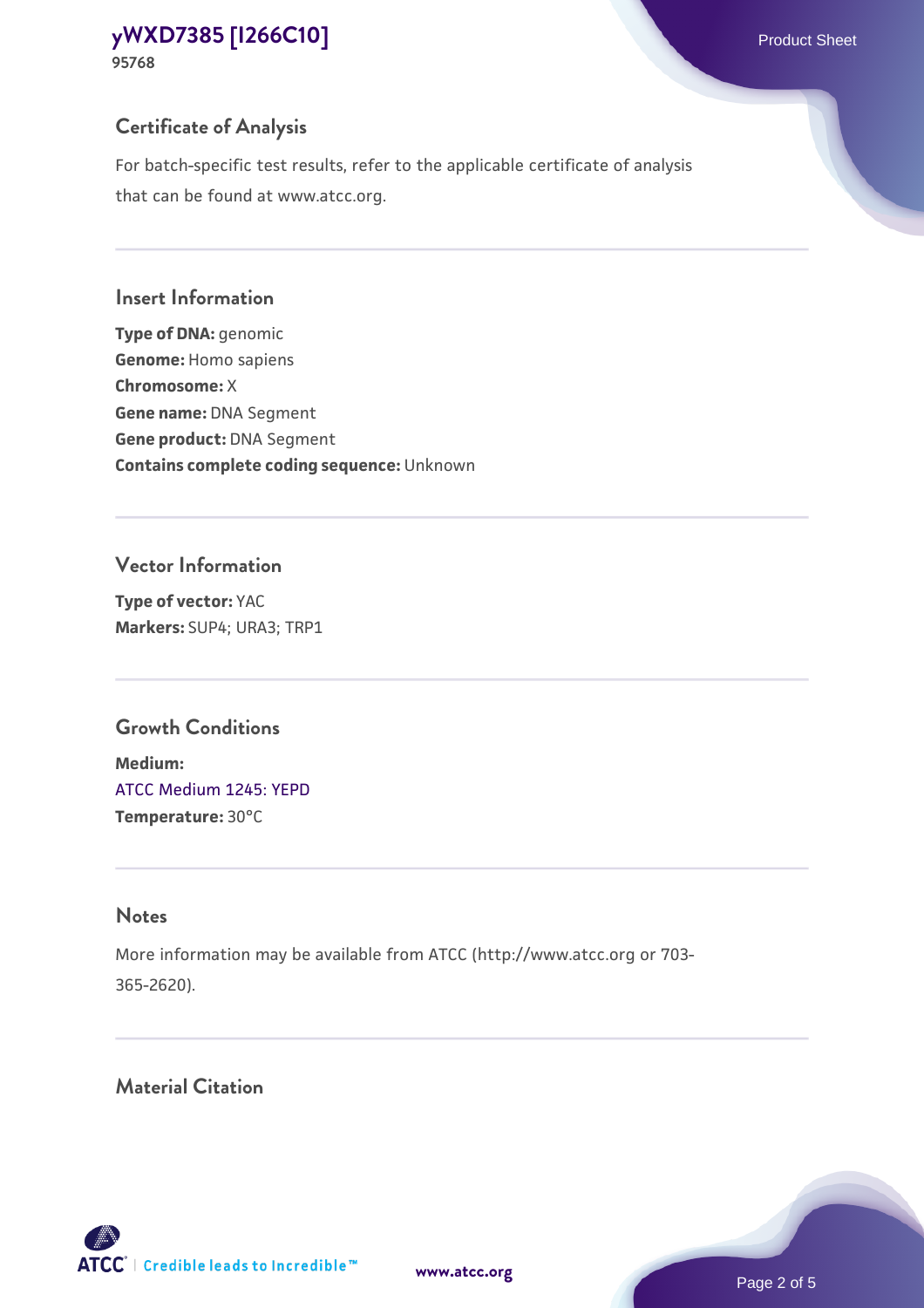If use of this material results in a scientific publication, please cite the material in the following manner: yWXD7385 [I266C10] (ATCC 95768)

#### **References**

References and other information relating to this material are available at www.atcc.org.

### **Warranty**

The product is provided 'AS IS' and the viability of  $ATCC<sup>®</sup>$  products is warranted for 30 days from the date of shipment, provided that the customer has stored and handled the product according to the information included on the product information sheet, website, and Certificate of Analysis. For living cultures, ATCC lists the media formulation and reagents that have been found to be effective for the product. While other unspecified media and reagents may also produce satisfactory results, a change in the ATCC and/or depositor-recommended protocols may affect the recovery, growth, and/or function of the product. If an alternative medium formulation or reagent is used, the ATCC warranty for viability is no longer valid. Except as expressly set forth herein, no other warranties of any kind are provided, express or implied, including, but not limited to, any implied warranties of merchantability, fitness for a particular purpose, manufacture according to cGMP standards, typicality, safety, accuracy, and/or noninfringement.

#### **Disclaimers**

This product is intended for laboratory research use only. It is not intended for any animal or human therapeutic use, any human or animal consumption,

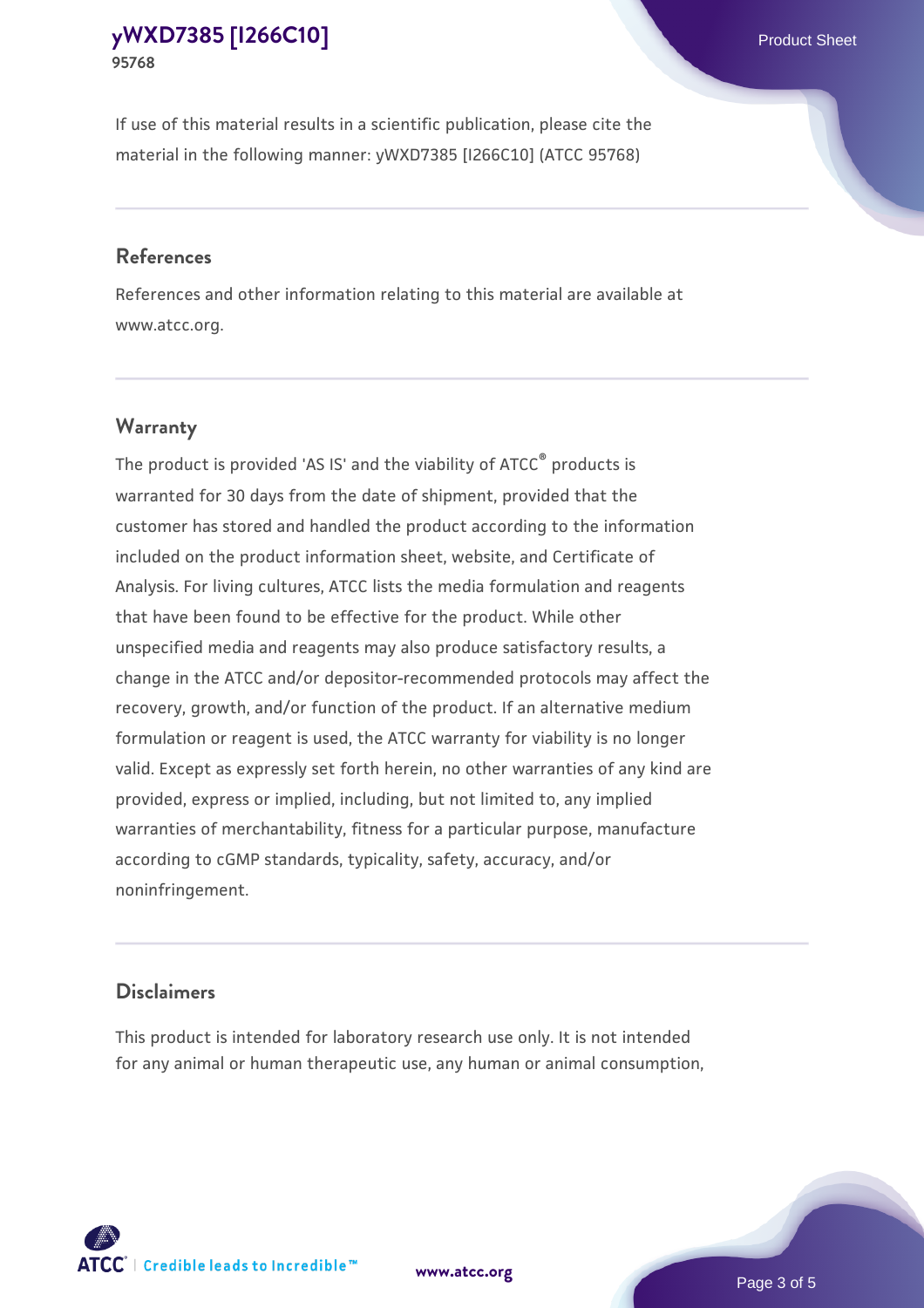or any diagnostic use. Any proposed commercial use is prohibited without a license from ATCC.

While ATCC uses reasonable efforts to include accurate and up-to-date information on this product sheet, ATCC makes no warranties or representations as to its accuracy. Citations from scientific literature and patents are provided for informational purposes only. ATCC does not warrant that such information has been confirmed to be accurate or complete and the customer bears the sole responsibility of confirming the accuracy and completeness of any such information.

This product is sent on the condition that the customer is responsible for and assumes all risk and responsibility in connection with the receipt, handling, storage, disposal, and use of the ATCC product including without limitation taking all appropriate safety and handling precautions to minimize health or environmental risk. As a condition of receiving the material, the customer agrees that any activity undertaken with the ATCC product and any progeny or modifications will be conducted in compliance with all applicable laws, regulations, and guidelines. This product is provided 'AS IS' with no representations or warranties whatsoever except as expressly set forth herein and in no event shall ATCC, its parents, subsidiaries, directors, officers, agents, employees, assigns, successors, and affiliates be liable for indirect, special, incidental, or consequential damages of any kind in connection with or arising out of the customer's use of the product. While reasonable effort is made to ensure authenticity and reliability of materials on deposit, ATCC is not liable for damages arising from the misidentification or misrepresentation of such materials.

Please see the material transfer agreement (MTA) for further details regarding the use of this product. The MTA is available at www.atcc.org.

### **Copyright and Trademark Information**

© ATCC 2021. All rights reserved.

ATCC is a registered trademark of the American Type Culture Collection.



**[www.atcc.org](http://www.atcc.org)**